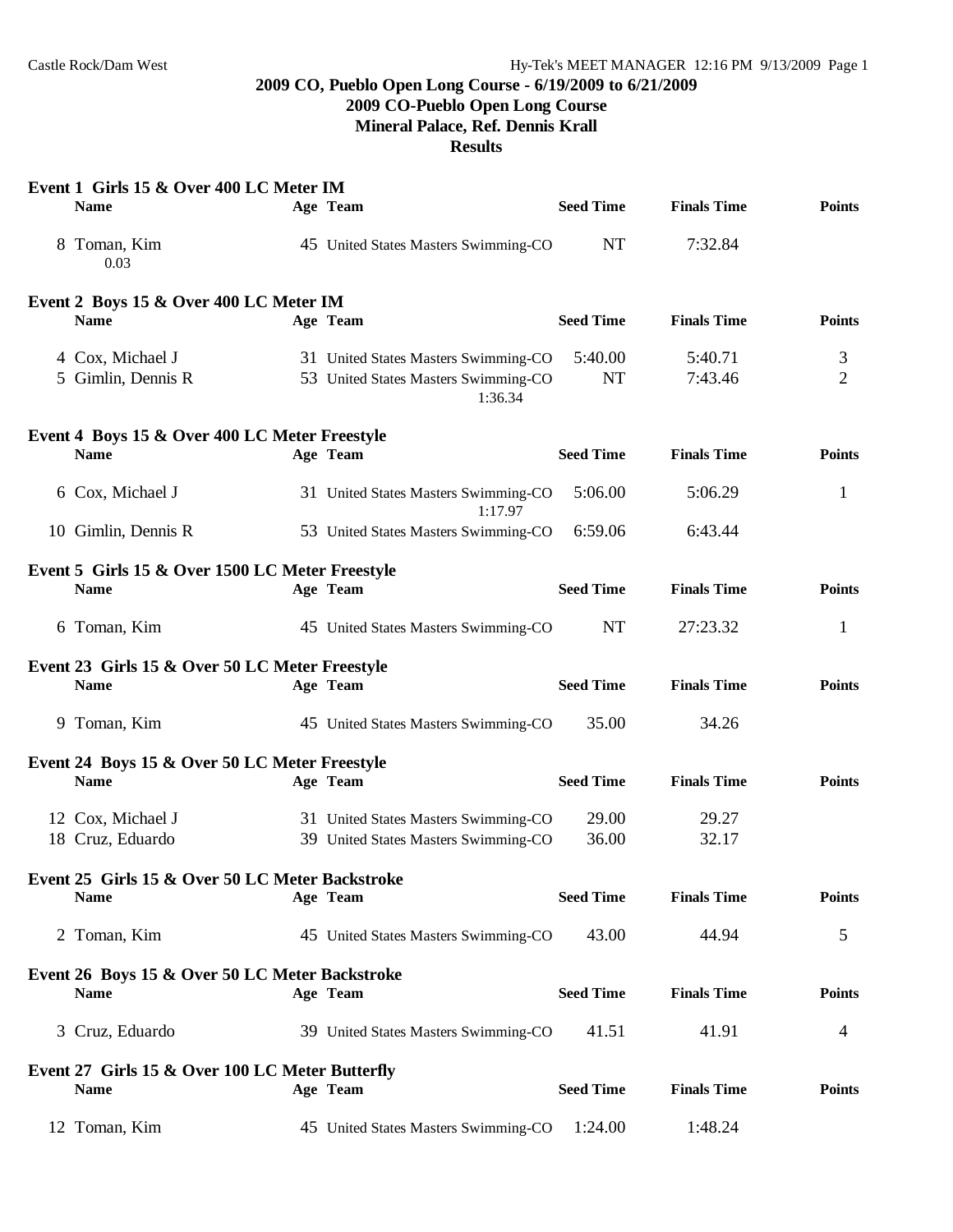#### **2009 CO, Pueblo Open Long Course - 6/19/2009 to 6/21/2009**

**2009 CO-Pueblo Open Long Course**

**Mineral Palace, Ref. Dennis Krall**

**Results**

| Event 28 Boys 15 & Over 100 LC Meter Butterfly<br><b>Name</b>    |         |       | Age Team                             | <b>Seed Time</b> | <b>Finals Time</b> | <b>Points</b> |
|------------------------------------------------------------------|---------|-------|--------------------------------------|------------------|--------------------|---------------|
| 7 Cox, Michael J<br>33.19<br>36.49                               |         |       | 31 United States Masters Swimming-CO | 1:10.00          | 1:09.68            |               |
| 10 Gimlin, Matthew R                                             |         |       | 24 United States Masters Swimming-CO | 1:09.00          | 1:11.60            |               |
| 17 Cruz, Eduardo                                                 |         |       | 39 United States Masters Swimming-CO | 1:33.98          | 1:26.36            |               |
| Event 30 Boys 15 & Over 200 LC Meter Backstroke                  |         |       |                                      |                  |                    |               |
| <b>Name</b>                                                      |         |       | Age Team                             | <b>Seed Time</b> | <b>Finals Time</b> | <b>Points</b> |
| 7 Cox, Michael J<br>1:11.60<br>4.88                              | 56.25   | 21.48 | 31 United States Masters Swimming-CO | 2:37.00          | 2:34.21            |               |
| Event 31 Girls 15 & Over 100 LC Meter Breaststroke               |         |       |                                      |                  |                    |               |
| <b>Name</b>                                                      |         |       | Age Team                             | <b>Seed Time</b> | <b>Finals Time</b> | <b>Points</b> |
| 7 Toman, Kim                                                     |         |       | 45 United States Masters Swimming-CO | 1:34.00          | 1:43.63            |               |
| Event 32 Boys 15 & Over 100 LC Meter Breaststroke<br><b>Name</b> |         |       | Age Team                             | <b>Seed Time</b> | <b>Finals Time</b> | <b>Points</b> |
| 11 Cruz, Eduardo<br>46.07<br>50.06                               |         |       | 39 United States Masters Swimming-CO | 1:40.00          | 1:36.13            |               |
| Event 34 Boys 15 & Over 200 LC Meter Freestyle<br><b>Name</b>    |         |       | Age Team                             | <b>Seed Time</b> | <b>Finals Time</b> | <b>Points</b> |
| 10 Cox, Michael J                                                | 1:12.71 |       | 31 United States Masters Swimming-CO | 2:23.00          | 2:21.84            |               |
| 14 Cruz, Eduardo                                                 | 1:25.65 |       | 39 United States Masters Swimming-CO | 2:45.03          | 2:42.43            |               |
| --- Gimlin, Matthew R                                            |         |       | 24 United States Masters Swimming-CO | 2:08.00          | <b>NS</b>          |               |
| Event 53 Girls 15 & Over 200 LC Meter IM                         |         |       |                                      |                  |                    |               |
| <b>Name</b>                                                      |         |       | Age Team                             | <b>Seed Time</b> | <b>Finals Time</b> | <b>Points</b> |
| 10 Gibbons, Chelea S<br>37.41<br>48.50                           | 50.93   | 45.29 | 26 United States Masters Swimming-CO | NT               | 3:02.13            |               |
| 14 Toman, Kim                                                    | 1:45.72 |       | 45 United States Masters Swimming-CO | NT               | 3:20.63            |               |
|                                                                  |         |       |                                      |                  |                    |               |
| Event 54 Boys 15 & Over 200 LC Meter IM<br><b>Name</b>           |         |       | Age Team                             | <b>Seed Time</b> | <b>Finals Time</b> | <b>Points</b> |
| 18 Cruz, Eduardo<br>35.90<br>50.37                               | 53.71   | 42.53 | 39 United States Masters Swimming-CO | 3:14.90          | 3:02.51            |               |
| --- Cox, Michael J                                               |         |       | 31 United States Masters Swimming-CO | 2:36.00          | <b>NS</b>          |               |
| --- Gimlin, Matthew R                                            |         |       | 24 United States Masters Swimming-CO | 2:30.00          | <b>NS</b>          |               |
| Event 56 Boys 15 & Over 50 LC Meter Breaststroke                 |         |       |                                      |                  |                    |               |
| Name                                                             |         |       | Age Team                             | <b>Seed Time</b> | <b>Finals Time</b> | <b>Points</b> |
| 2 Cruz, Eduardo                                                  |         |       | 39 United States Masters Swimming-CO | 40.00            | 44.63              | 5             |